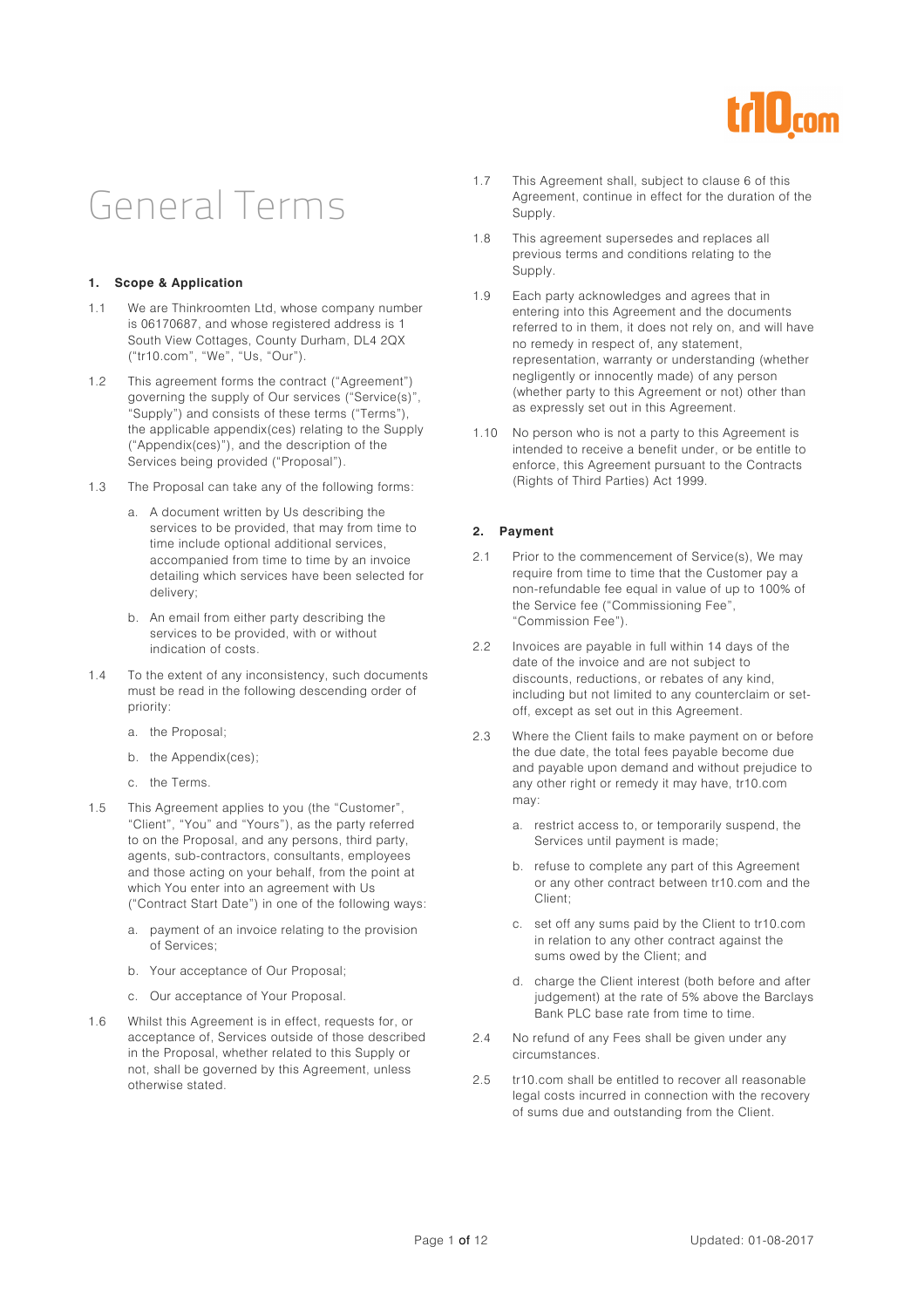

2.6 Where the Supply requires tr10.com to purchase supplies or services from third parties, tr10.com reserves the right to seek payment for this portion of the Supply from the Client in advance.

#### **3. Customer's Obligations**

- 3.1 The Customer shall:
	- a. comply with any and all instructions provided to the Customer by tr10.com relating to the Service;
	- b. ensure that its officers and employees cooperate with tr10.com, its agents and subcontractors in carrying out the Services;
	- c. ensure that its officers and employees refrain from abusive and unprofessional behaviour towards tr10.com;
	- d. maintain an appropriate level and frequency of communication with tr10.com, including, but not limited to, taking part in regular Service reviews either by phone or in person; and,
	- e. be responsible for any and all applicable fees, charges or payments payable to any authority, body or organisation incurred as a result of or in connection with the use by the Customer of the Services.

#### **4. tr10.com's Rights**

- 4.1 tr10.com reserves the right to raise an invoice to the Client for any additional services requested over and above the Supply, or as an amendment to the Supply, including, but not limited to, variations to requirement and additions to requirement, at Our standard hourly rate. Where these services are urgent or outside of normal office hours, as shown on our website from time to time or available on request, we reserve the right to bill for this work at our higher rate of up to 2x our standard published hourly rate, as available on our website from time to time, or on request.
- 4.2 tr10.com reserves the right to raise an invoice to the Client for the repair of any damages to, or recovery of any part of, the Supply, caused directly or indirectly by the action or inaction of the Client or anyone acting on the Clients' behalf, at Our standard hourly rate.
- 4.3 tr10.com reserves the right to refuse to carry out any amendment or variation to the agreed Supply.
- 4.4 Where the Client's failure to supply any items, information, data or any other materials required for the Supply, leads to a delay in any agreed timescales, tr10.com has the right to extend any

such timescales without liability to the Client. Where the Client's failure to supply any such items persists for 21 days and where the absence of these items is preventing the completion of Supply, tr10.com reserve the right to cease all work and invoice the Client for the full remaining balance.

#### **5. Intellectual Property Rights**

- 5.1 For the purposes of this Agreement references to "Intellectual Property Rights" shall mean all rights to inventions, patents, copyright and related rights, trade marks and trade names, rights of goodwill or to sue for passing off, rights in designs, software, data and database rights, rights in confidential information (including without limitation know-how) and any other intellectual property rights, in each case whether registered or unregistered and including all applications (or rights to apply) for, and renewals or extensions of, such rights and all similar or equivalents rights or forms of protection which subsist or will subsist now or in the future in any part of the world.
- 5.2 The Customer acknowledges and agrees that all Intellectual Property Rights existing or arising in any materials, know-how, specifications, inventions, processes software, data or information supplied by tr10.com under or in connection with this Agreement shall at all times belong to and remain vested in tr10.com or its licensors and, save as expressly provided hereunder, no proprietary rights or any other rights whatsoever are assigned, granted or shall otherwise pass to the Customer.
- 5.3 The Customer agrees that tr10.com may use the Customer's logo, name and trade marks, and any works created by tr10.com on behalf of the Customer, in connection with tr10.com's advertising and marketing materials subject to clause 5.4.
- 5.4 tr10.com shall submit all advertising and marketing materials which incorporate the Customer's logo, name and/or trade marks, or any other material owned by the Customer, to the Customer before publication. The Customer shall have a period of seven (7) business days commencing on the date on which tr10.com send the materials in which to notify tr10.com as to whether the Customer approves or disapproves the materials, such approval not to be unreasonably withheld or delayed. If the Customer does not communicate its approval or disapproval to tr10.com within such seven day period, the Customer shall be deemed to have approved the materials.
- 5.5 tr10.com reserve the right to include a link to Our website from any website or web application that we have Designed or Developed, whether that site is hosted on Our servers or elsewhere. The text of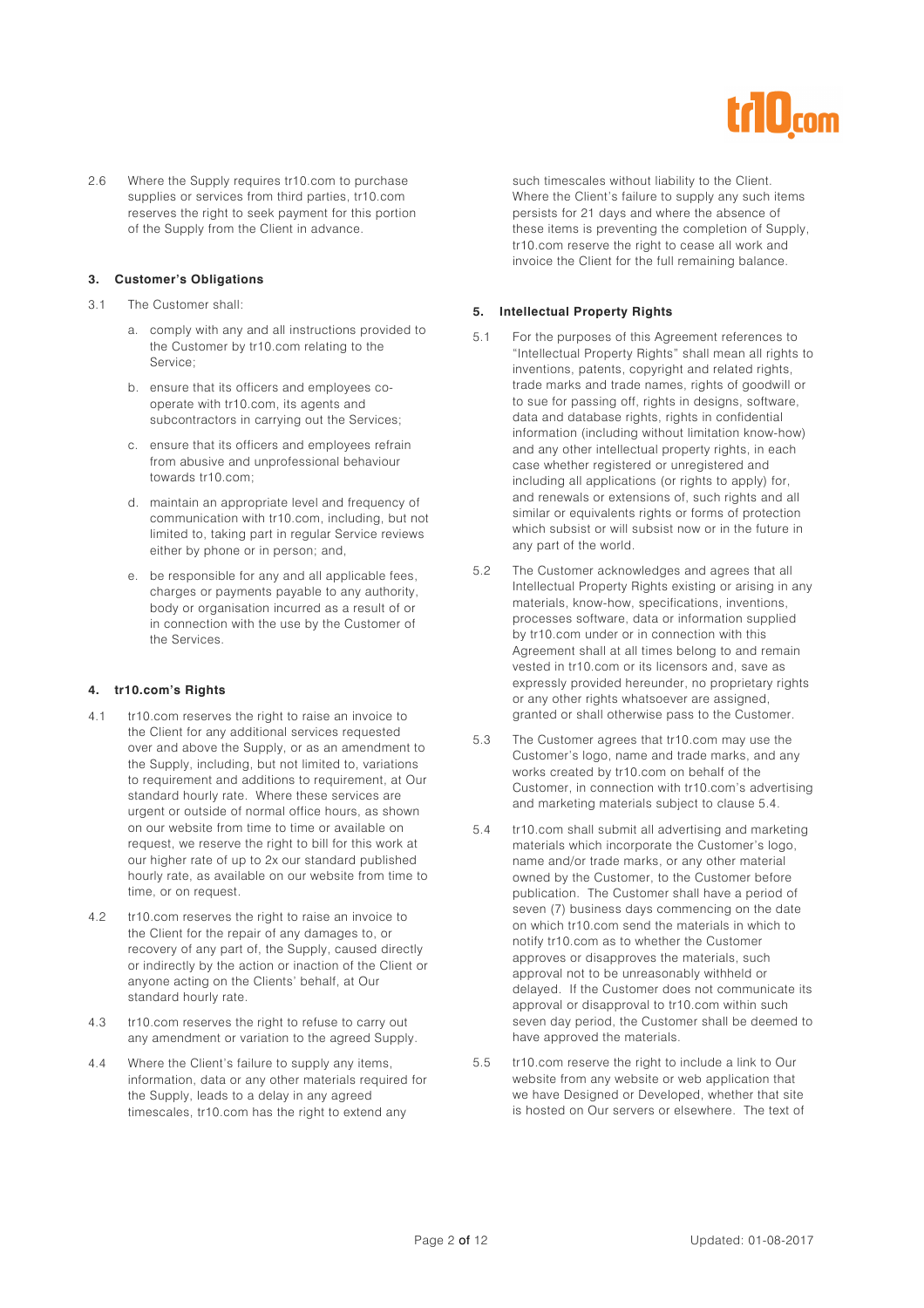

this link is to be set by tr10.com and must not be altered without our express written consent.

#### **6. Suspension and Termination of Services**

- 6.1 Without prejudice to its other rights and remedies, either party may, by written notice to the other, terminate the Agreement with immediate effect if the other party:
	- a. commits a material breach of the Agreement and shall, in the case of a remedial breach, fail to remedy the same within 14 business days of receipt of a written notice from the nonbreaching party requiring such remedy; and/or,
	- b. is unable to pay its debts (within the meaning of Section 123 of the Insolvency Act 1986) or otherwise becomes insolvent or an order is made or a resolution passed for the administration, winding-up or dissolution of the other party (other than for the purposes of a solvent amalgamation or reconstruction) or an administrative or other receiver, manager, liquidator administrator, trustee or similar officer is appointed over all or any substantial part of the other party's assets or the other party enters into or proposes any composition or arrangement with its creditors generally or anything analogous to the foregoing occurs in any applicable jurisdiction or if it ceases to trade or threatens to cease to trade.
- 6.2 For the avoidance of doubt, failure by the Customer to pay any Fees due to tr10.com in full in cleared funds by the due date shall constitute a material breach of this Agreement.
- 6.3 Upon termination of the Agreement, tr10.com shall cease to make the Services available to the Customer.

#### **7. Warranties**

- 7.1 tr10.com warrants that it has all requisite power and authority to execute, deliver and perform its obligations under this Agreement.
- 7.2 The Client warrants that it has all the requisite power and authority to execute, deliver and perform its obligations under this Agreement.
- 7.3 tr10.com does not warrant that the Service will meet the Customer's requirements nor that the Services provided will be error-free or uninterrupted.
- 7.4 The Services are provided on an "as is" basis. Save as expressly set out in this Agreement, all

conditions, representations, warranties, undertakings or terms whether express or implied, statutory or otherwise, including in particular any implied warranty of satisfactory quality or fitness for any particular purpose or use are excluded from this Agreement to the fullest extent permitted by law.

#### **8. Indemnification and Liability**

- 8.1 Except to the extent tr10.com may be liable to the Client pursuant to this Agreement, the Client shall indemnify and keep tr10.com indemnified in full against any and all costs, claims, damages, fines, penalties and liabilities incurred by tr10.com as a result of any act, error or omission of the Client throughout the duration of the Agreement (including but not limited to any negligence, breach of statutory duty or breach by the Client of its obligations pursuant to this Agreement).
- 8.2 All warranties, conditions or other terms implied by statue, common law or otherwise are excluded to the fullest extent permitted by law.
- 8.3 Nothing in this Agreement excludes or limits tr10.com's liability for death or personal injury caused by tr10.com's negligence or for fraudulent misrepresentation.
- 8.4 Subject to above:
	- a. tr10.com shall not be liable to the Client for any loss of profit, loss of production, financial loss, depletion of goodwill or any indirect losses, damages, costs or expenses whatsoever that arise out of or in connection with the performance or contemplated performance or lack of performance of this Agreement.
	- b. tr10.com's total liability in contract, tort (including negligence or breach of statutory duty), misrepresentation or otherwise, arising in connection with the performance or contemplated performance or lack of performance of this Agreement shall be limited to 10% of the Fee for that Supply.

#### **9. Confidential Information**

- 9.1 For the purposes of this Agreement "Confidential Information" means all information disclosed by one party to the other, whether before or after the effective date of the Agreement, that the Customer should reasonably understand to be confidential.
- 9.2 For the avoidance of doubt, offers and Proposals made by Us to You are deemed confidential.
- 9.3 Each party agrees not to use Confidential Information for any purpose other than the purpose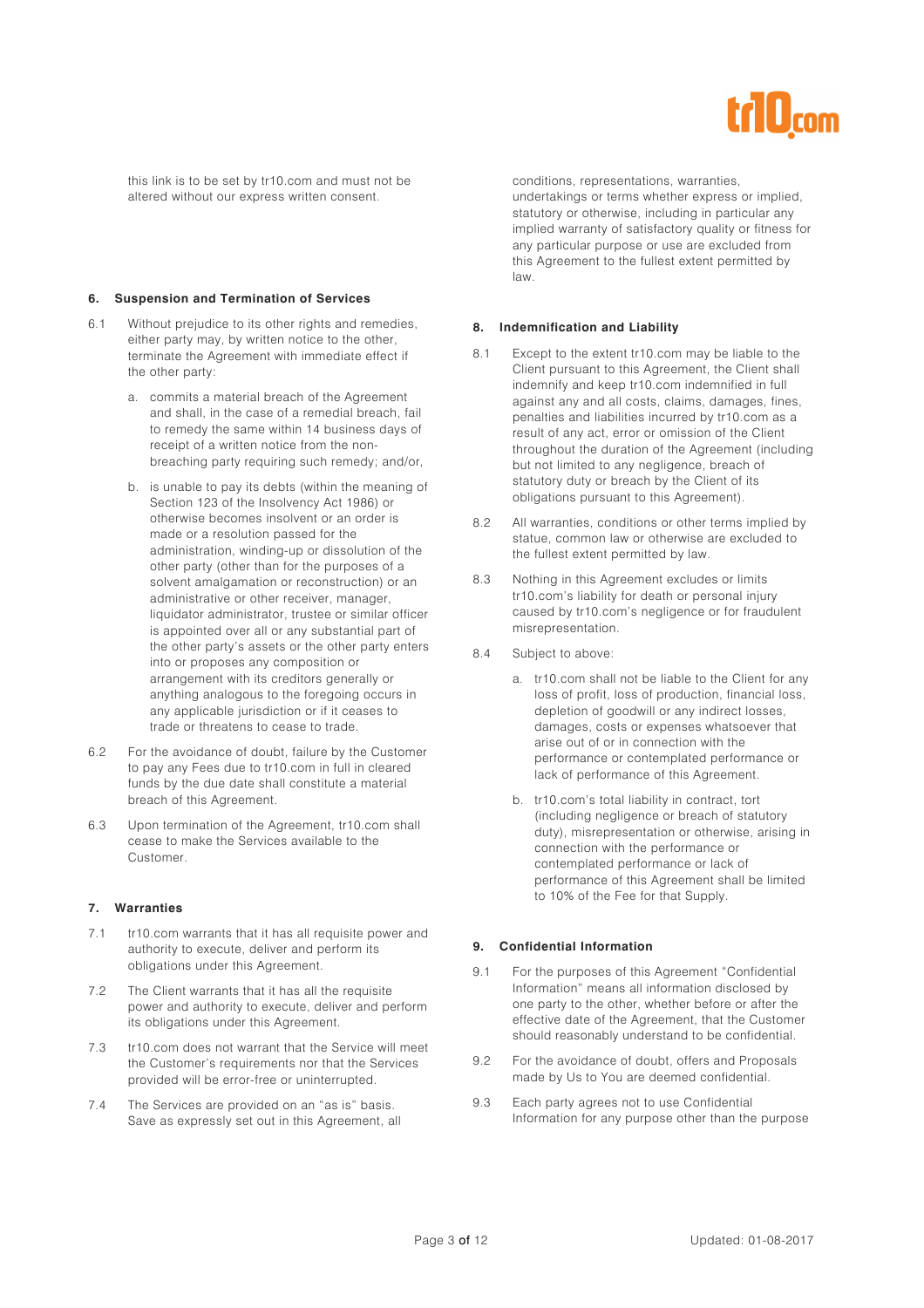

for which it is supplied under this Agreement and agrees not to divulge Confidential Information received from the other party to any of its employees who do not need to know it, and to prevent its disclosure to or access by any third party without the prior written consent of the disclosing party except to its professional advisers or as may be required by law or any legal or regulatory authority.

9.4 Each party will use a reasonable degree of care which in any event will not be less than the same degree of care which the receiving party uses to protect its own confidential information. This obligation will survive the termination of this Agreement.

#### **10. Data Protection**

10.1 The Client consents to tr10.com using its personal data (such as name, contact details and any other information which personally identifies the Client) in accordance with tr10.com's Privacy Policy.

#### **11. Waiver**

- 11.1 Failure or delay by tr10.com in enforcing or partially enforcing any provision of this Agreement is not a waiver by tr10.com of any of its rights.
- 11.2 Any waiver by tr10.com of any breach by the Client is not a waiver of any subsequent breach.

#### **12. Supply and Pricing of Services**

- 12.1 tr10.com reserve the right to use whoever it feels appropriate at the time for third party services.
- 12.2 tr10.com reserves the right to alter its prices as necessary without prior notice and without affecting existing contractual pricing Agreements.
- 12.3 We reserve the right to alter any details of products advertised without notice and while every effort is made to describe goods accurately in Our advertisements, no warranty is given as to accuracy and no responsibility will be accepted for error or misrepresentation and any resulting loss.

#### **13. Client Portal**

13.1 The Client, at Our discretion, may, from time to time, be given access to a private space on the tr10.com website, where they will have access to any resources and tools that tr10.com may, from time to time, deem appropriate. Where the Client accesses the tr10.com website for this purpose, the Client is required to comply with the terms of use and privacy policy notified on the tr10.com website.

13.2 Where the Client accesses items, designs, materials and other works made available to them, the Client agrees not to copy, issue to third parties, display or adapt the items, designs and other works, except where the Client is in possession of the relevant title to do so, or where the Client has permission from the copyright holder.

#### **14. Alteration of Terms**

- 14.1 tr10.com may change the terms of this Agreement from time to time at its absolute discretion without prior notice to the Customer. The Customer agrees that such changes will be binding on it. Any changes will be posted at tr10.com/terms from time to time and will amend and form part of this Agreement. The Customer is responsible for reviewing the tr10.com site on a regular basis to obtain timely notice of any such changes. This Agreement and any new agreement entered into after such changes have been posted will include those changes.
- 14.2 No variation can be made to this Agreement by the Client without the written agreement of tr10.com.

#### **15. No Partnership or Agency**

15.1 Nothing in this Agreement will be construed as constituting or evidencing any partnership, contract of employment or joint venture of any kind between either of the parties or as authorising either party to act as agent for the other. Neither party will have authority to make representations for, act in the name or on behalf of or otherwise to bind the other party in any way.

#### **16. Force Majeure**

16.1 Neither party will be liable to the other for any delay or non-performance of the other party's obligations under this Agreement arising from any cause or causes beyond its reasonable control.

#### **17. Survivorship**

17.1 All clauses of this agreement intended by their nature to survive termination shall survive the termination of this Agreement.

#### **18. Severability**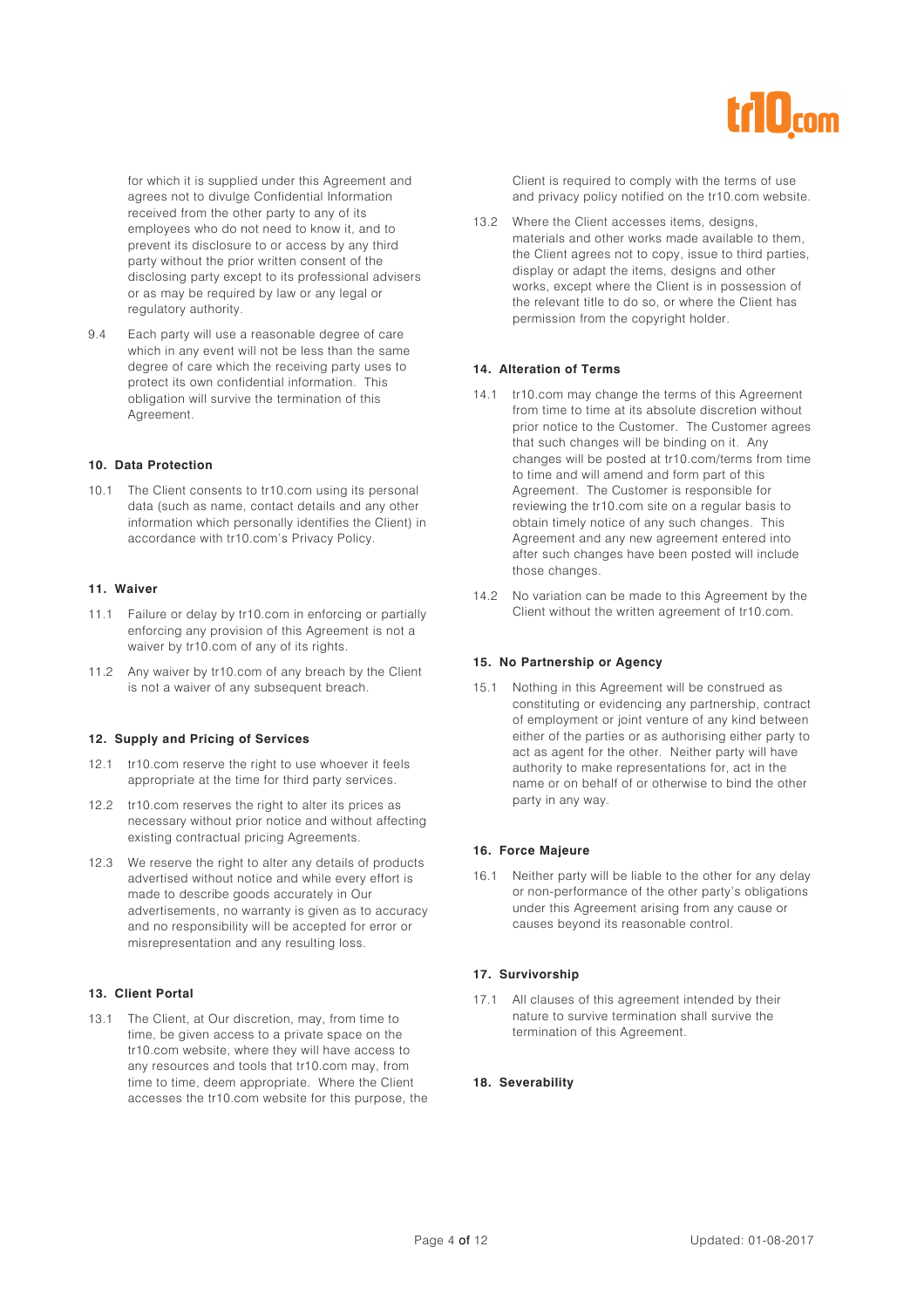# r10<sub>com</sub>

18.1 The various provisions and sub-provisions of this Agreement are severable and if any provision or identifiable part of it is held to be unenforceable by any Court of competent jurisdiction then such unenforceability shall not affect the enforceability of the remainder of this Agreement.

#### **19. Governing Law**

19.1 This Agreement and any other contract between tr10.com and the Client are subject to English Law and the exclusive jurisdiction of the English Courts.

#### **20. List of Appendices**

- 20.1 Appendix 1: Managed Services.
- 20.2 Appendix 2: Design Services.
- 20.3 Appendix 3: Development Services.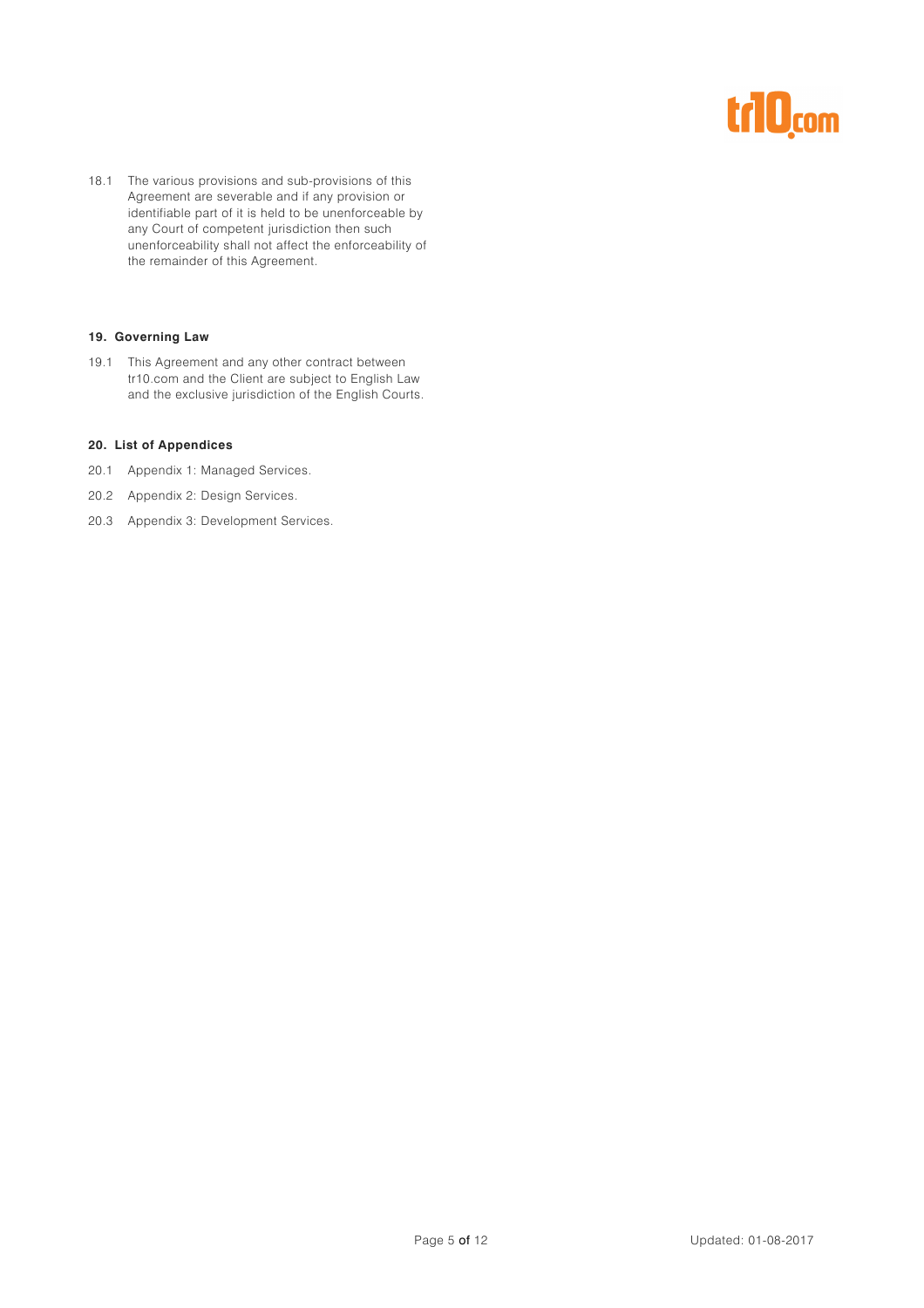

### Appendix 1:

# Managed Services

#### **1. Scope & Application**

- 1.1 The terms in this Appendix form part of this Agreement where the Proposal indicates that managed services ("Managed Services") are being delivered as part of the Supply.
- 1.2 Managed Services includes, but is not limited to:
	- a. Hosting of websites or web applications;
	- b. Management and renewal of domain names;
	- c. Management and renewal of third party licences;
	- d. Search Engine Optimisation;
	- e. Search Engine Marketing;
	- f. Digital Marketing activity;
	- g. Support with operation and maintenance of hosted services;
	- h. Social media blogging or other forms of regular content generation;
	- i. Any other Supply that has a repeating or continuous or continual element to delivery.

#### **2. Commencement of Managed Service**

- 2.1 The date at which the Supply of managed services commences ("Managed Services Start Date") is defined as either:
	- a. the date specified as such in the Proposal;
	- b. where the Proposal did not specify a date, a pre-agreed start date;
	- c. where no other indication is available, the Contract Start Date, or any date deemed by tr10.com to be the start of Managed Services.
- 2.2 Where more than one Managed Service is being provided, each will have its own Managed Service Start Date.

#### **3. Renewal of Managed Services**

3.1 Unless otherwise agreed, Managed Services are automatically renewed on an annual basis, 12 months from the relevant Managed Services Start Date ("Managed Services Renewal Date"), and offers of renewal ("Renewal Offer") will be sent to You in the calendar month prior to the Managed Services Renewal Date.

- 3.2 The Renewal Offer may take the form of an Invoice, from time to time and at Our discretion.
- 3.3 The Managed Services will be deemed as renewed where, having received a Renewal Offer, the Customer fails to notify Us in writing of their intention not to renew the Managed Services.

#### **4. Payment**

- 4.1 Managed Services are billed according to a preagreed schedule. Where no schedule has been pre-agreed, Managed Services are billed regularly and at intervals decided by Us.
- 4.2 Where Managed Services are renewed automatically, the full annual fee, unless otherwise stated, is billable.

#### **5. Customer's Obligations**

- 5.1 The Customer shall:
	- a. not use the service for any immoral or illegal purpose or in any way that would bring tr10.com into disrepute.
	- b. take all reasonable steps to prevent security breaches by proper password management and user account management.
	- c. refrain from any penetration testing or security assessments, either by themselves or a third party acting on their behalf, without the written consent of tr10.com.

#### **6. Suspension and Termination of Managed Services**

- 6.1 You shall be deemed to have terminated the Managed Services if:
	- a. You do not elect to renew the Managed Services, indicated in writing to Us, with or without the receipt of a Renewal Offer, and before the Managed Services Renewal Date;
	- b. You fail to pay for any invoice relating to the Supply;
	- c. You submit your intention to cancel the Managed Services to Us in writing, giving 30 days notice. No refund of any pre-paid Managed Service fee will be issued.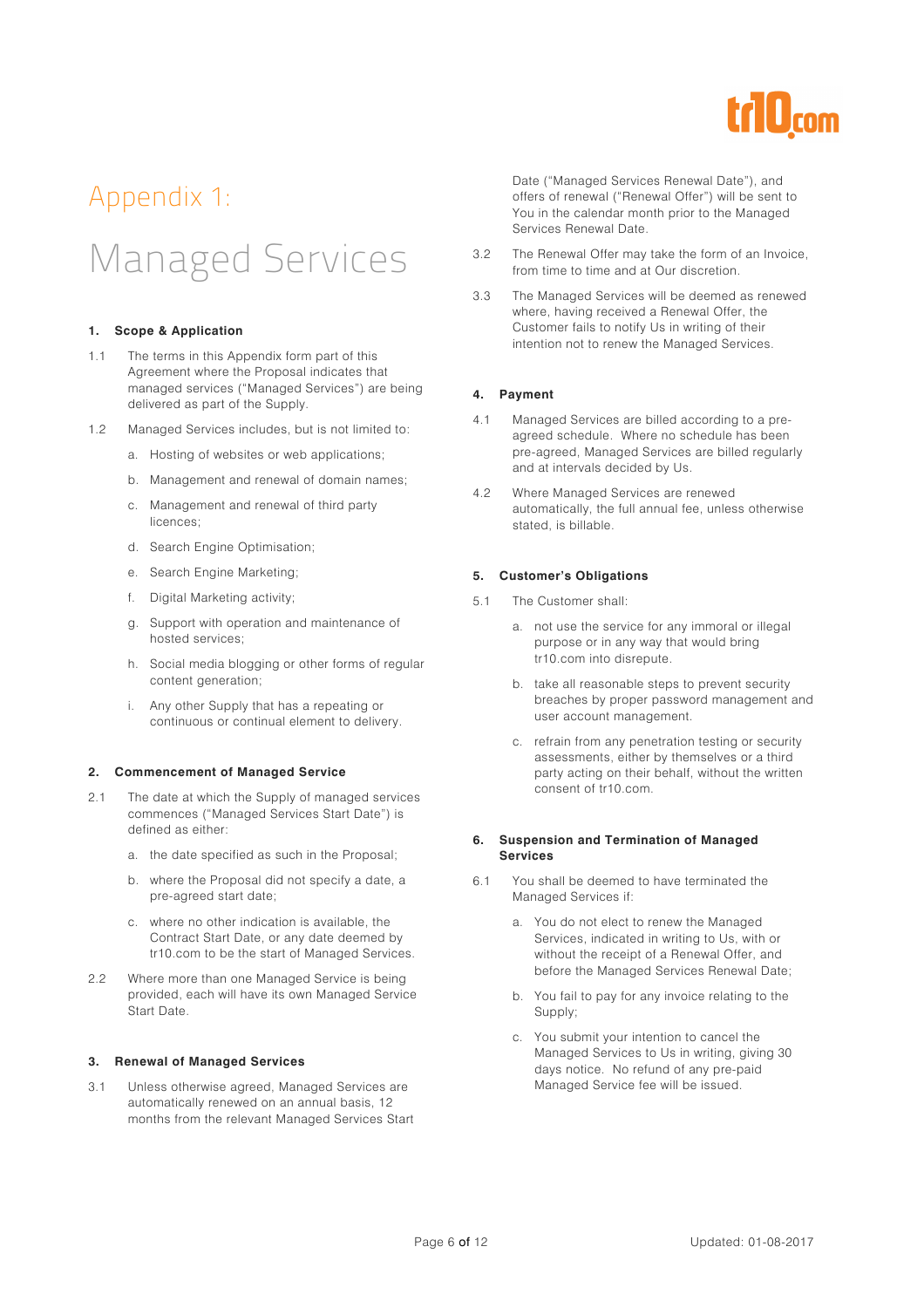

- 6.2 We may terminate the Managed Services at any time by giving You not less than one month's prior notice by email.
- 6.3 We may terminate the Managed Services immediately and without notice in the case that the Customer is in violation of clause 5.1 of this Appendix.
- 6.4 Upon Termination of this Agreement, tr10.com shall immediately suspend all Managed Services, and has the right to refuse to reinstate those Managed Services until any and all fees relating to them have been paid.
- 6.5 Reinstatement of Managed Services that have been suspended or terminated pursuant to this Agreement is at Our discretion and may incur a fee.

#### **7. Domain Names & Licences**

7.1 Any and all licences and domain names registered by or managed by tr10.com on behalf of the Customer shall remain in the possession of tr10.com and, subject to clause 6 of this Appendix, will be made available for use by the Client as part of the Managed Services until such time as the Client requests to take ownership of the domain name, having first settled any outstanding fees and costs incurred by tr10.com as part of the management of, or transfer or, the domain name, or any other unsettled fees.

#### **8. Hosting, Maintenance and Security**

- 8.1 All updates and upgrades considered essential by tr10.com to the continuation of the Managed Service will be provided as part of the Managed Services.
- 8.2 All non-essential upgrades and updates will not be provided as part of the Managed Services.
- 8.3 Any such updates or upgrades will be carried out, where possible, outside of normal business hours.

#### **9. Ownership, Copyright, Title & Risk**

9.1 All items hosted on Our servers remain the property of the copyright holder of the item in question, subject to the clauses of this agreement.

#### **10. Transfer of Hosted Services**

10.1 Should the Client wish to move their hosted account to another provider, subject to clause 9.2 of this Agreement, We will provide the necessary files and database tables, where applicable,

providing all outstanding fees are settled, including any fees incurred as part of this transfer.

10.2 Any and all software owned by tr10.com and used by the Client under licence will remain on tr10.com's servers.

#### **11. Search Engine Optimisation**

11.1 tr10.com does not guarantee listings on Search Engines and the Client accepts that it is the Search Engine company and not tr10.com that determines whether to list a website or not and at what place in the listings the site should be returned.

#### **12. Managed Services Support**

- 12.1 Help and assistance is provided for any issue that materially degrades the performance of the Managed Services being provided under this Agreement ("Service Affecting Issue") via the instructions published on Our website from time to time.
- 12.2 Assistance for non-Service Affecting Issues is only provided without fee if included in the Proposal.
- 12.3 Where urgent support or support outside of normal office hours, as shown on our website from time to time or available on request, is requested, we reserve the right to bill for this work at our higher rate of up to 2x our standard published hourly rate, as available on our website from time to time, or on request.

#### **13. Managed Services Service Level Agreement**

- 13.1 During office hours, which are posted on Our website from time to time, We guarantee a response to any Service Affecting Issue within 1 hour, with a resolution and return to normal service within 2 hours, where the issue is identified as being within Our control.
- 13.2 If We are unable to restore Managed Services within 2 hours from the time the issue was reported, We will provide service credits Pro rata with, and to a maximum of, the value of one calendar day's Managed Services fee, calculated as 1/365<sup>th</sup> of the Managed Services annual fee, or annual equivalent where no annual fee is defined.
- 13.3 No credits will be provided for any non-Service Affecting Issue, and no commitments are made to response or resolution times for non-Service Affecting Issues.

#### **14. Support**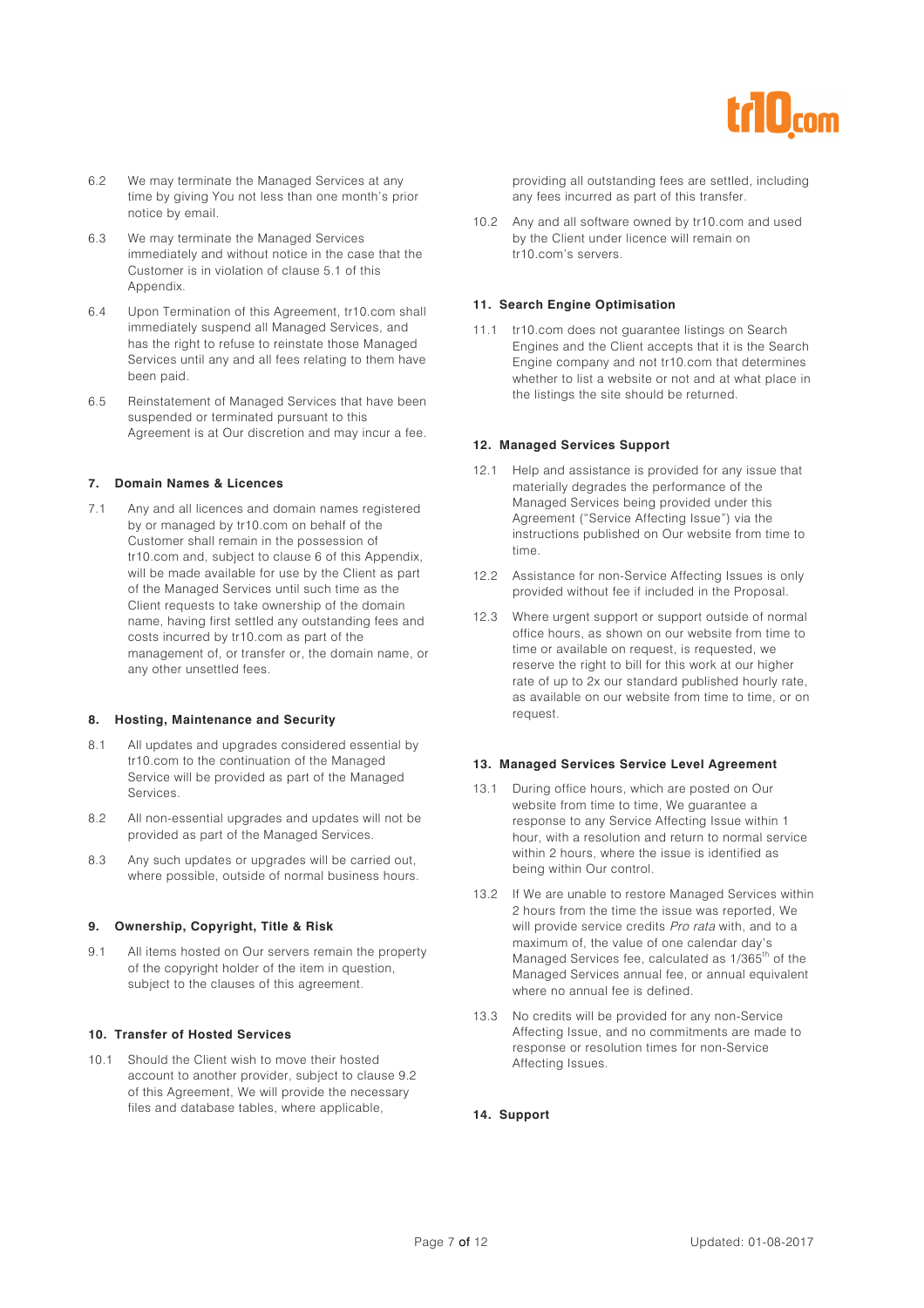# r10com

- 14.1 We provide a support service for Clients under a Managed Services Agreement, available as posted on Our website from time to time, or by sending an email to **support@tr10.com**, which is free of charge for Service Affecting Issues or any issue where there is a fault with the Managed Service, subject to clause 13.2 of this Appendix.
- 14.2 We do not provide support for software or systems or hardware or networks or any other system or device not of our creation, and We reserve the right to raise an invoice for any time We spend at Your request in trying to resolve issues of this nature.
- 14.3 For the avoidance of doubt, requests for changes to the Managed Services, or recovery or repair of any part of the Managed Services as a result of the action or inaction of the Client or anyone acting on the Client's behalf, including but not limited to damage caused by insecure passwords or deletion of data, is not free of charge and will be billed at Our standard rate.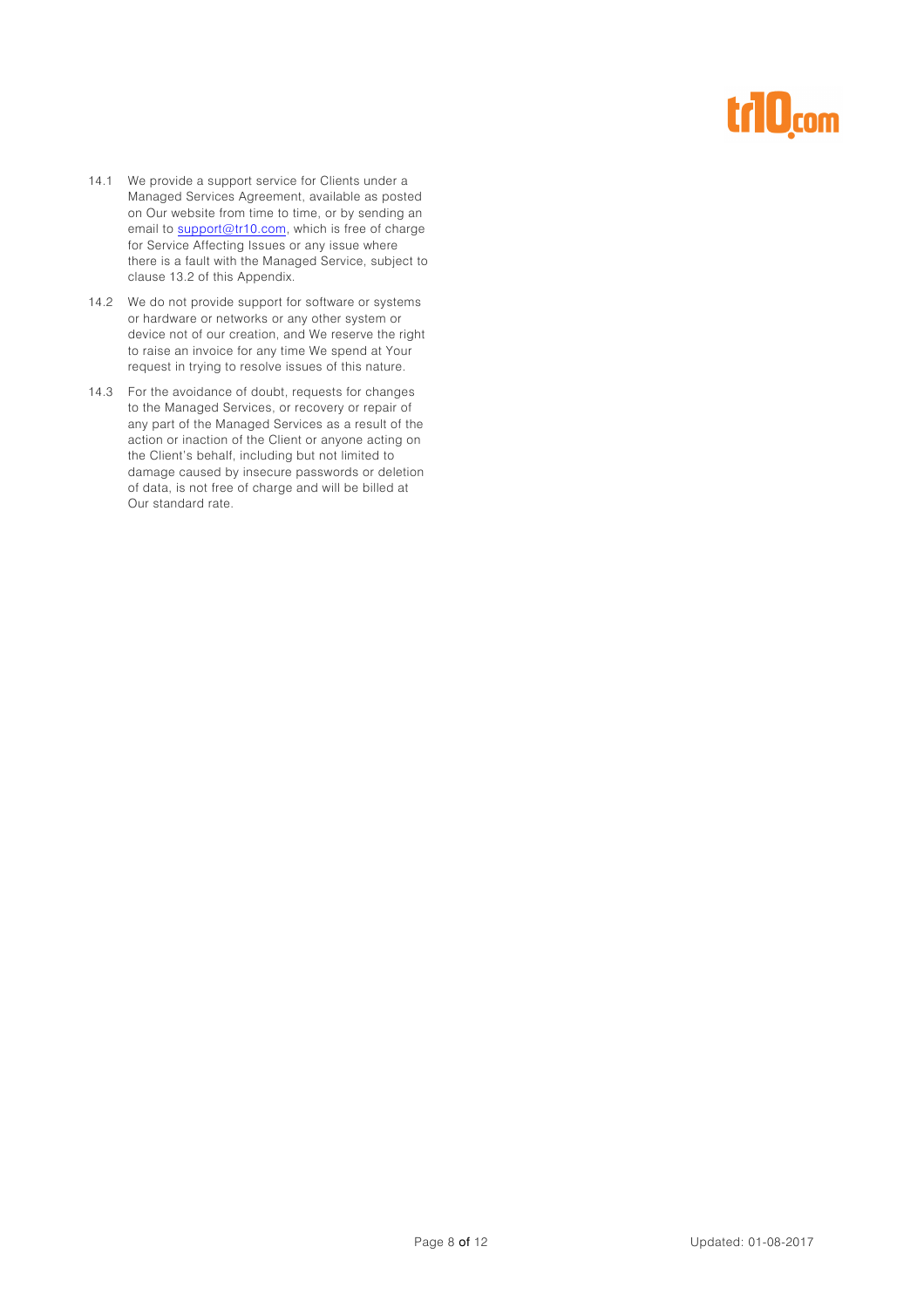

# Appendix 2:

# Design Services

#### **1. Scope & Application**

- 1.1 The terms in this Appendix form part of this Agreement where the Proposal indicates that design services ("Design Services") are being delivered as part of the Supply.
- 1.2 Design Services includes, but is not limited to:
	- a. the creation of digital artwork for use by the Client in any context;
	- b. the production of any printed materials, or physical materials created from designed work (whether designed by tr10.com or a third party);
	- c. the creation of any document, or virtual material of any kind from designed work (whether designed by tr10.com or a third party).

#### **2. Client's Obligations**

- 2.1 The Client is to supply all materials and information required by tr10.com for the delivery of the Design Services, as stated by tr10.com. Such materials may include, but are not limited to, photographs, written-copy, logos and other printed materials.
- 2.2 Where the Client's failure to supply such materials leads to a delay in completion of the work, tr10.com reserves the right to extend previously agreed deadlines for the completion of the Design Services.
- 2.3 Where the Client's failure to supply materials prevents progress on the Work for more than 21 days, tr10.com reserve the right to invoice the Client for any part or parts of the Design Services already completed.
- 2.4 The Client will obtain all the necessary permissions and authorities in respect of the use of all copy, graphic images, registered company logos, names and trademarks or any other material it supplies to tr10.com for inclusion in the Design Services
- 2.5 By entering into this Agreement with Us, the Client guarantees that all such permissions and authorities stated in clause 2.4 of this Appendix have been obtained and that the inclusion of such material in the Design Services would not constitute a criminal offence or civil delict, and as such

removes the legal responsibility oftr10.com and indemnifies the same from any claims or legal actions however related to the content of the Design Services.

#### **3. Creation and Delivery of Items**

- 3.1 Where items created by Our Design Services ("Items") have a physical quality and require delivery, every effort will be made to deliver on time, but any delivery day specified is a best estimate and failure to meet it does not constitute a material breach of this Agreement.
- 3.2 Where Items have a physical quantity, a tolerance of 5% plus or minus is considered to be acceptable, and any variations within this tolerance will not cause a change in fees.
- 3.3 Where Items have a virtual quality, that is they exist as a computer file, any delivery of such files will be in a format as described in the Proposal. Where no format has been agreed, tr10.com reserve the right to select an appropriate format.
- 3.4 Unless expressly stated in the Proposal, tr10.com will not release any files used in the creation of any Items.

#### **4. Ownership, Copyright, Title & Risk**

- 4.1 Where Items have a physical quality, the risk in any goods shall pass to You on delivery.
- 4.2 All Items remain the property of tr10.com, including the copyright for and licence to use and reproduce said Items, until paid for in full, at which point any such rights to ownership, copyright and title pass to You, unless otherwise stated in the Proposal.

#### **5. Proofing, Printing, Production and Cancellation**

- 5.1 You are responsible for proofing any Items for onward production and use, including, but not limited to printing.
- 5.2 Once an Item has been approved for print, cancellations are not possible and the full fee will apply.

#### **6. Liability**

- 6.1 No liability is accepted for any loss arising from delay or error in the delivery of Items.
- 6.2 Claims arising from damages, delay or partial loss in transit must be made in writing to Us, so as to reach Us within 5 days of delivery.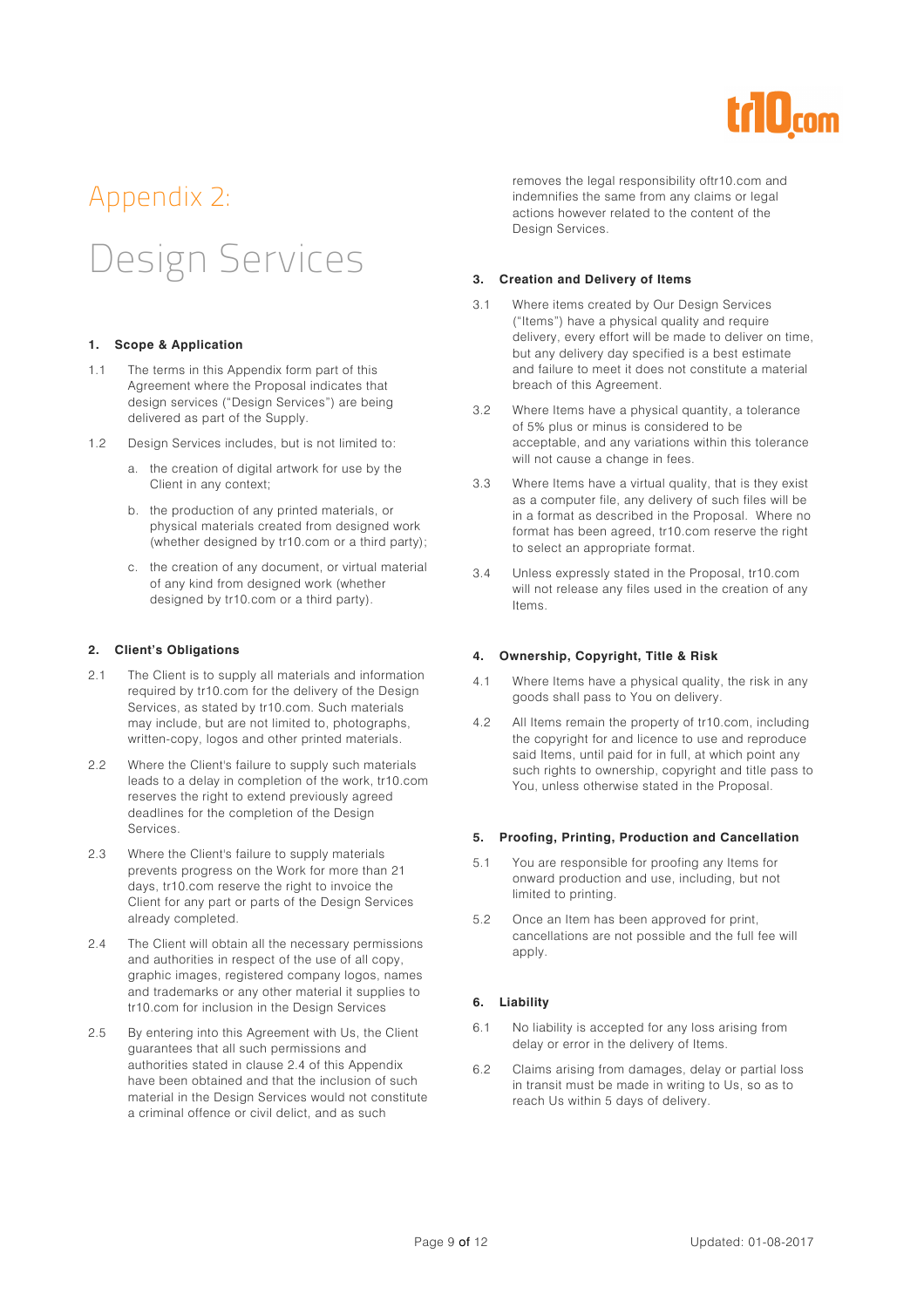# trl0<sub>com</sub>

- 6.3 All claims with regard to the quality or quantity of the Items must be made in writing to Us so as to reach Us within 5 working days of delivery or such Items shall be deemed to comply as to quality and quantity and no further remedy will be made.
- 6.4 You must examine all Items delivered at the time of delivery. We shall not be liable for any loss arising from damage caused to the Items in transit unless loss or damage is noted on the delivery note at time of delivery.
- 6.5 We accept no liability for any costs incurred either directly or indirectly resulting from typing errors and mis-spellings on printed materials, or any other error or mistake regardless of their origin, where the Client has approved a design for print and those errors exist in that approved design.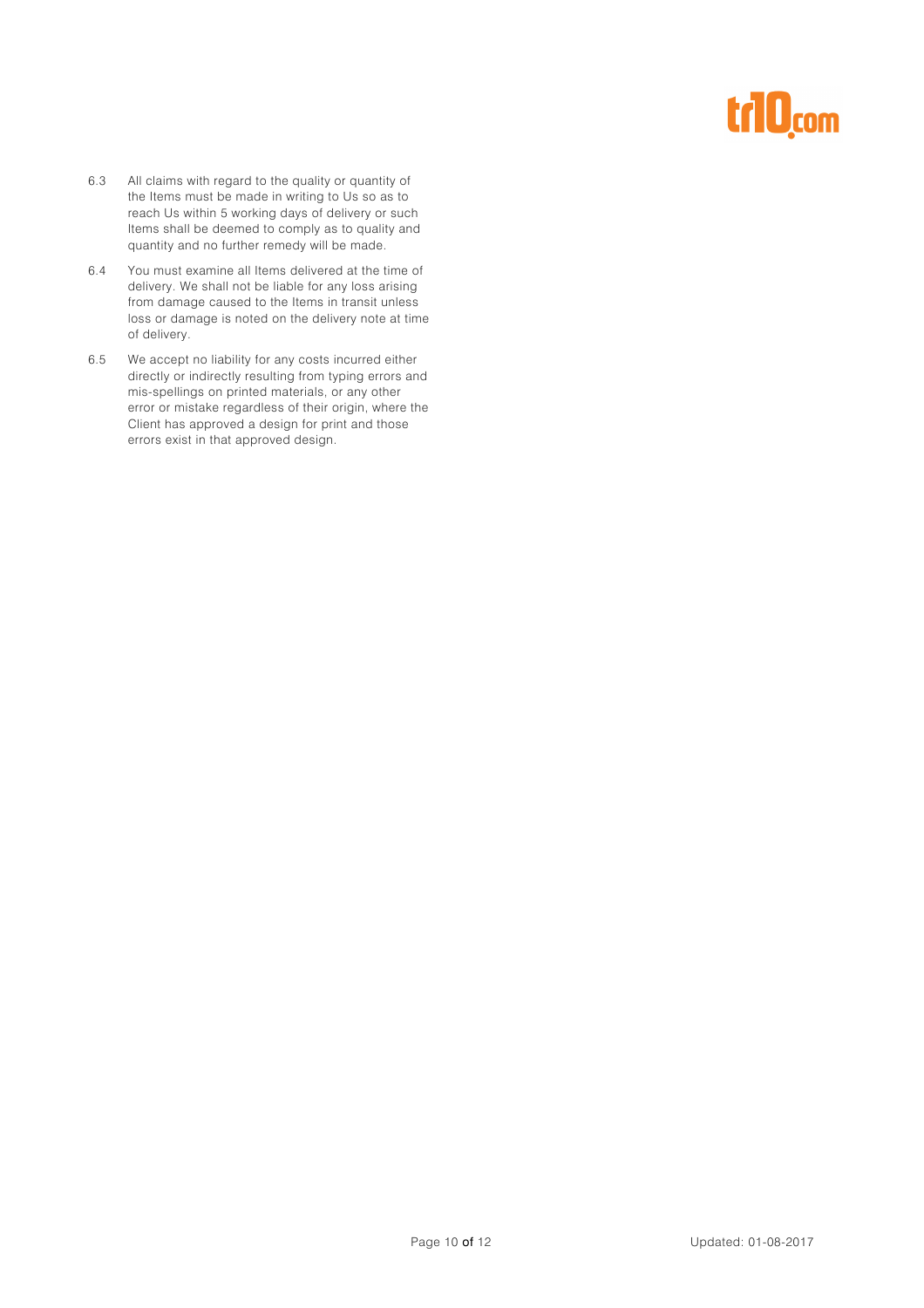

### Appendix 3: Development Services

#### **1. Scope & Application**

- 1.1 The terms in this Appendix form part of this Agreement where the Proposal indicates that development services ("Development Services") are being delivered as part of the Supply.
- 1.2 Development Services includes, but is not limited to:
	- a. the development of a website(s) or web application;
	- b. the development of software for use on any platform;
	- c. the development of any service, tool, method or idea by Us.

#### **2. Client's Obligations**

- 2.1 The Client is to supply all materials and information required by tr10.com for the delivery of the Development Services, as stated by tr10.com. Such materials may include, but are not limited to, data, copy, category listings and / or descriptions.
- 2.2 Where the Client's failure to supply such materials leads to a delay in completion of the work, tr10.com reserves the right to extend previously agreed deadlines for the completion of the Development Services.
- 2.3 Where the Client's failure to supply materials prevents progress on the Work for more than 21 days, tr10.com reserve the right to invoice the Client for any part or parts of the Development Services already completed.
- 2.4 The Client will obtain all the necessary permissions and authorities in respect of the use of all copy, graphic images, registered company logos, names and trademarks or any other material it supplies to tr10.com for inclusion in the Development Services.
- 2.5 By entering into this Agreement with Us, the Client guarantees that all such permissions and authorities stated in clause 2.4 of this Appendix have been obtained and that the inclusion of such material in the Development Services would not constitute a criminal offence or civil delict, and as such removes the legal responsibility oftr10.com and indemnifies the same from any claims or legal

actions however related to the content of the Development Services.

#### **3. Approval of Work, Snags and Changes**

- 3.1 At the point specified in the Proposal the Development Services will move into a Post Production phase, as defined in the Proposal. At this point, the Client will be notified and unless otherwise stated is required to produce a comprehensive and exhaustive list of unsatisfactory points relating to the Development Services ("Snags") within 7 days of being notified to do as such.
- 3.2 Any item listed with the Snags that is a change or addition to the agreed Proposal, or any item requested at any point during the Development Services that is a change or addition to the agreed Proposal is delivered at Our discretion and may incur a fee from time to time.
- 3.3 On presentation of Snags, subject to clauses 3.2 and 3.4 of this Appendix, tr10.com will correct any errors as deemed necessary in the fulfilment of the Development Services.
- 3.4 Should the Client fail to produce Snags within the stated timeframe, the Development Services will be deemed complete and any outstanding payments will become immediately due in full.
- 3.5 The Client shall not unreasonably reject Development Services, and any attempt at such will be considered a breach of this Agreement.

#### **4. Intellectual Property, Copyright and Ownership**

- 4.1 Subject to clauses 4.2 and 4.3, all developed items remain the property of tr10.com, including the copyright for and licence to use and reproduce said Items, until paid for in full, at which point any such rights to ownership, copyright and title pass to You, unless otherwise stated in the Proposal.
- 4.2 Unless expressly stated in the Proposal, all software developed by tr10.com remains the property of tr10.com and is used by You under licence as a Managed Service, and all software of this nature will remain on tr10.com's servers.
- 4.3 Any and all items that are under an Open Source licence or similar public use privilege remain as such and neither party may claim ownership, title or copyright to them.

#### **5. Maintenance and Support**

5.1 Where maintenance and support has been arranged as part of the Proposal, see Appendix 1.